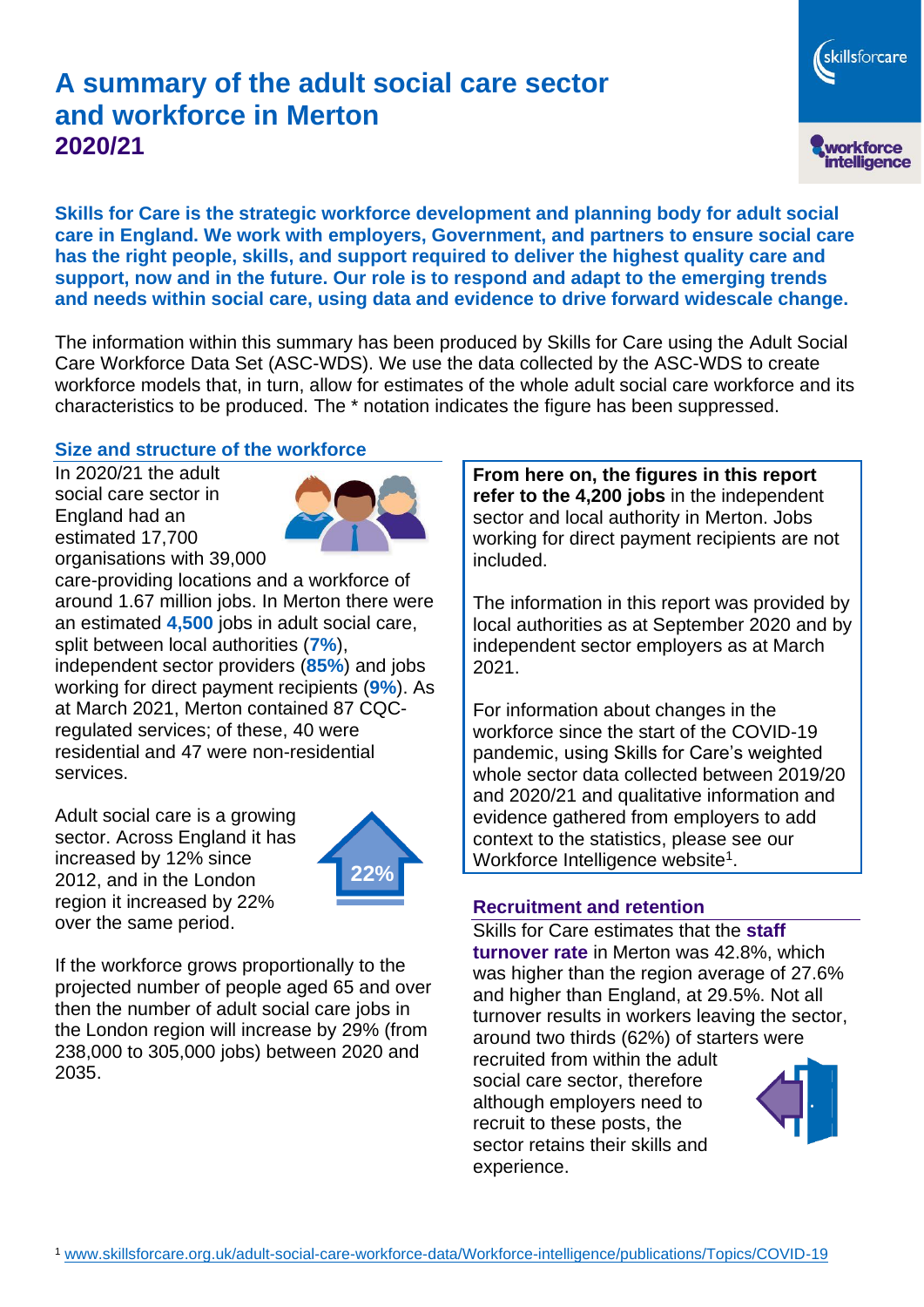Adult social care has an experienced 'core' of workers. Workers in Merton had on average **9.0 years of experience in the sector** and 84% of the workforce had been working in the sector for at least three years.

Using both workforce intelligence evidence and our links with employers and stakeholders across England, we know that recruitment and retention is one of the largest issues faced by employers. We have many resources and tools available to help, for example the 'Values-based recruitment and retention toolkit'<sup>2</sup> and 'Seeing potential: widen your talent pool'. <sup>3</sup> For more information please visit: [www.skillsforcare.org.uk/recruitment-retention](http://www.skillsforcare.org.uk/recruitment-retention)

#### **Employment information**

We estimate Merton had **4,200** adult social care jobs employed in the local authority and independent sectors. These included 300 managerial roles, 150 regulated professionals, 3,200 direct care (including 2,700 care workers), and 500 othernon-care proving roles.

The average number of **sickness days** taken in the last year in Merton was 5.3, (8.5 in London and 9.5 across England). With an estimated directly employed workforce of 3,900, this would mean employers in Merton lost approximately **20,500 days to sickness in 2020/21**. In England levels of staff sickness have nearly doubled over the course of the pandemic between 2019/20 and 2020/21, in total around 6 million extra days were lost to sickness than in the year before.

Almost half (45%) of the workforce in Merton were on zero-hours contracts. Around a half (49%) of the workforce usually worked fulltime hours and 51% were part-time.

### **Chart 1. Proportion of workers on zero hours contracts by area**

| England | 25% |  |
|---------|-----|--|
| London  | 42% |  |
| Merton  | 45% |  |

### **Workforce demographics**

The majority (81%) of the workforce in Merton were female, and the average age was 47.1 years old. Workers aged 24 and



under made up 6% of the workforce and workers aged over 55 represented 30%. Given this age profile approximately 1,200 people will be reaching retirement age in the next 10 years.

Nationality varied by region, in England 83% of the workforce identified as British, while in the London region this was 63%. An estimated 61% of the workforce in Merton identified as British, 14% identified as of an EU nationality and 25% a non-EU nationality, therefore there was a higher reliance on non-EU than EU workers.

### **Pay**



Table 1 shows the full-time equivalent annual or hourly pay rate of selected job roles in Merton (area), London (region) and England. All figures

represent the independent sector as at March 2021, except social workers which represent the local authority sector as at September 2020. At the time of analysis, the National Living Wage was £8.72.

#### **Table 1. Average pay rate of selected job roles by area**

|                                 | <b>England</b> | <b>Region</b> | Area    |  |  |
|---------------------------------|----------------|---------------|---------|--|--|
| Full-time equivalent annual pay |                |               |         |  |  |
| Social Worker <sup>t</sup>      | £37,100        | £44,500       | £44,400 |  |  |
| Registered nurse                | £33,600        | £34,700       | £34,900 |  |  |
| Hourly pay                      |                |               |         |  |  |
| National Living<br>Wage         | £8.72          | £8.72         | £8.72   |  |  |
| Senior care worker              | £10.00         | £10.43        | £10.11  |  |  |
| Care worker                     | £9.29          | £9.70         | £9.67   |  |  |
| Support and<br>outreach         | £9.53          | £10.19        | £9.59   |  |  |

†Local authority social workers only.

Please note that pay varies by sector, with local authority pay generally being higher than independent sector pay.